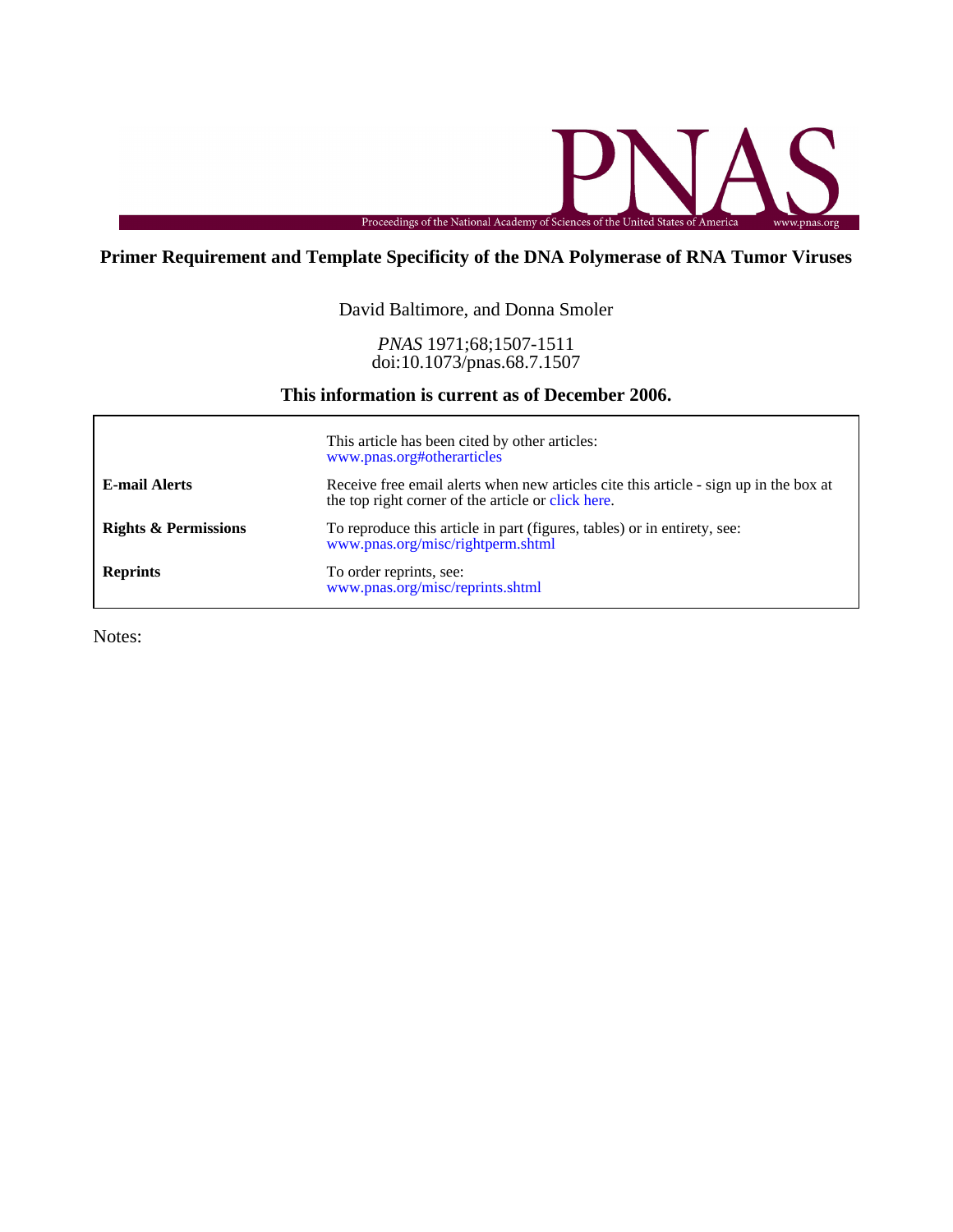# Primer Requirement and Template Specificity of the DNA Polymerase of RNA Tumor Viruses

(avian myeloblastosis virus/mouse leukemia virus/E. coli DNA polymerase/ homopolynucleotides/oligonucleotides)

## DAVID BALTIMORE AND DONNA SMOLER

Department of Biology, Massachusetts Institute of Technology, Cambridge, Mass. 02139

Communicated by Alexander Rich, April 26, 1971

ABSTRACT Polyribonucleotides will act as efficient templates for the DNA polymerases found in the virions of avian myeloblastosis virus and mouse leukemia virus if a short complementary oligodeoxyribonucleotide primer is added. Synthesis of the complementary polydeoxyribonucleotide continues until an amount of polymer equal to the amount of initial template has been produced. The two viruses show slightly different specificities toward the four homoribopolymers. Polydeoxyribonucleotides are generally much poorer templates than the homologous polyribonucleotides, in most cases yielding no detectable synthesis. The DNA polymerases of RNA tumor viruses, therefore, have the same requirements for activity as do other DNA polymerases, except that they prefer polyribonucleotides over polydeoxyribonucleotides as templates.

Virions of the RNA tumor viruses contain <sup>a</sup> DNA polymerase (1, 2) which, in the absence of added nucleic acid, synthesizes <sup>a</sup> DNA copy of the 60-70S viral RNA (3). Exogenous nucleic acids, when added to disrupted virions, can also serve as templates, often giving much higher rates of synthesis than occur on the endogenous 60-70S RNA (4, 7). Polymers containing either deoxyribonucleotides or ribonucleotides can be used as templates by the enzyme (4, 6). In order to assess the template activity of various homopolynucleotides and to learn more about the requirements of the enzyme, we have been studying the rates and extents of reaction with different templates and primers.

Known DNA polymerases are apparently unable to initiate deoxyribonucleotide polymerization de novo on a singlestranded template, but require a primer containing a free <sup>3</sup>'- OH  $(8-11)$ . For instance, Bollum  $(9)$  showed that a 3'-O-acetylterminated poly(dT) cannot act as <sup>a</sup> template for dAMP polymerization by the DNA polymerase of calf thymus unless an oligomer of dAMP is added  $[(such as (dA)<sub>6</sub>].$  The ability of  $poly(A) \cdot poly(dT)$  to act as a template for the avian myeloblastosis virus (AMV) DNA polymerase, while poly(A) alone is inactive (6), suggests that the AMV enzyme may also need <sup>a</sup> free 3'-OH terminus on which to initiate synthesis. The  $poly(dT)$  in  $poly(A) \cdot poly(dT)$  would then be necessary in order to provide a 3'-OH, but only single-stranded regions of poly(A) would function as template. A series of experiments with poly(A) and oligo(dT) has substantiated this prediction and provided a way to assay the template specificity of the DNA polymerases of AMV. The enzyme can be shown, in this

way, to prefer polyribonucleotides to polydeoxvribonucleotides as templates.

#### MATERIALS AND METHODS

Polyribonucleotides were obtained from Miles Laboratories, Elkhart, Ind.; their concentrations were determined from the extinction coefficients provided by the manufacturer. Polydeoxyribonucleotides were a kind gift of Dr. F. Bollum; their concentrations were determined from extinction coefficients provided by Dr. Bollum. The oligodeoxyribonucleotides were a product of Collaborative Research, Waltham, Mass., and had chain lengths of 12-16 units (which are indicated as 14 in the text); their concentrations were determined from the extinction coefficients of the respective polydeoxyribonucleotides. Except where noted, concentrations are given as concentration of mononucleotide in polymer solution.

Labeled deoxynucleoside triphosphates were purchased from New England Nuclear Corp. or Amersham-Searle Corp. Unlabeled triphosphates were from P-L Biochemicals.

AMV was kindly provided by Dr. J. Beard. It was purified in our laboratory by three cycles of differential centrifugation, followed by banding in <sup>a</sup> discontinuous 0.9-1.65 M sucrose gradient. Moloney mouse leukemia virus (MLV) was purchased from Electro Nucleonics Laboratories, Bethesda, Md. and had been purified by two cycles of banding in sucrose gradients. It was dialyzed against <sup>500</sup> volumes of 0.01 M  $Tris \cdot HCl$ , pH 7.5, before use.

Reaction conditions for the AMV polymerase reaction were 0.05 M Tris (pH 8.3), 6 mM  $Mg(actate)_2$ , 0.02 M dithiothreitol, 0.06 M NaCl, 0.2% Nonidet P-40, and the indicated concentrations of deoxyribonucleotides and polymers. For MLV, the conditions were identical except that the Mg(acetate)<sub>2</sub> was replaced by 1 mM MnCl<sub>2</sub>, and  $0.05\%$  Nonidet P40 was used. All reactions in which yields of product were determined were done in sealed vials and a nitrogen atmosphere to prevent air oxidation of thiols. All reactions, including single points in time courses, were performed in a 0.1-ml volume, and amounts of added substrates are given per 0.1 ml. Reaction mixtures contained about  $0.5 \mu$ g of AMV protein or  $2.5 \mu$ g of MLV protein.

## RESULTS

#### Poly(A) as a template

Incubation of virions of AMV with [3H]TTP in the absence of other deoxyribonucleoside triphosphates led to little or no incorporation. The addition of poly(A) alone stimulated in-

Abbreviations: AMV, avian myeloblastosis virus; MLV, Moloney (mouse) leukemia virus.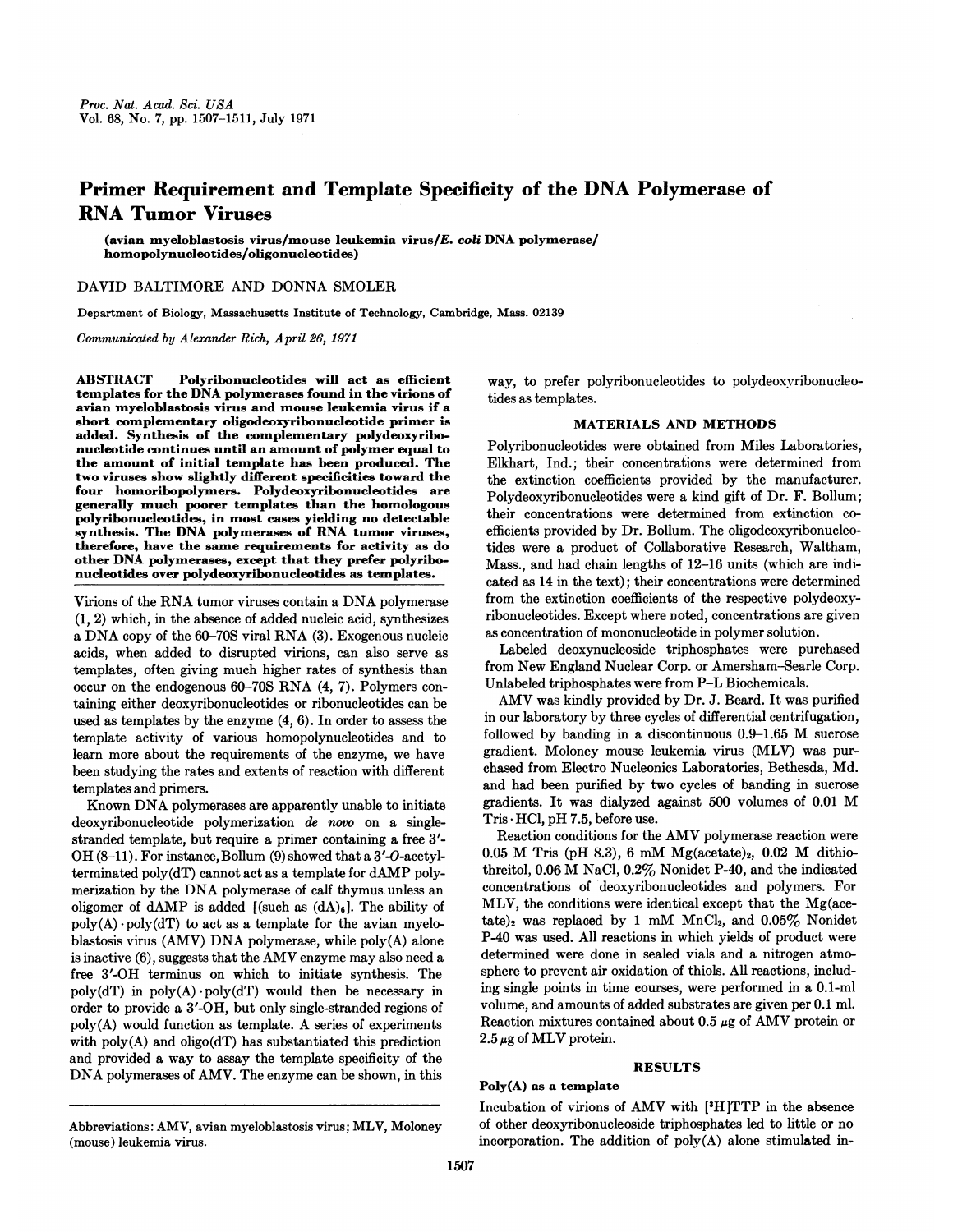

FIG. 1. Poly $(A)$  as a template for the DNA polymerase of avian myeloblastosis virus. Data represent the incorporation of [3H]TMP in standard reaction mixtures containing 18 nmol of ['H]TTP (44 cpm/pmol), 170 pmol of  $(dT)_{14}$ , and 420, 210, or 84 pmol of poly(A).

corporation only slightly, but if either poly(dT) or  $(dT)<sub>14</sub>$  was also present, a marked stimulation was observed (12, 13; Table 1). Stimulation by the primer oligomer was specific to oligo(dT); neither oligo(dA), oligo(dC), nor oligo(dG) would stimulate incorporation (Table 1).-

Measurements of rates of synthesis with a single concentration of poly(A) and different concentrations of primers showed that  $(dT)_{14}$  could support a higher rate of synthesis than poly- $(dT)$ , but that  $poly(U)$  was inactive (Table 2). Furthermore, the amount of primer that yielded a maximal rate of synthesis with 2100 pmol of poly(A) was about 20 pmol of  $(dT)<sub>14</sub>$  and about 500 pmol of poly(dT). Since the average chain length of the poly(dT) was about 800 units, maximal rates of incorporation occurred at about equimolar concentrations of

TABLE 1. Various oligomers as primers for the AMV DNA polymerase with  $poly(A)$  as a template

| Additions          | $cpm$ [ <sup>3</sup> H] TMP<br>incorporated |
|--------------------|---------------------------------------------|
| Poly(A)            | 234                                         |
| $Poly(A) + (dT)14$ | 15,800                                      |
| $Poly(A) + (dC)14$ | 505                                         |
| $Poly(A) + (dG)14$ | 315                                         |
| $Poly(A) + (dA)14$ | 140                                         |

Samples were incubated for 60 min at 37°C. Standard reaction mixtures contained 18 nmol of [3HITTP (44 cpm/pmol), 210 pmol of poly $(A)$ , and either 300 pmol of  $(dA)_{14}$ , 290 pmol of  $(dC)_{14}$ , 205 pmol of  $(dG)_{14}$ , or 170 pmol of  $(dT)_{14}$ .



FIG. 2. Poly(dT) and  $(dT)_{14}$  as primers for poly(A) with the DNA polymerase of avian myeloblastosis virus. Standard reaction mixtures were used with 210 pmol of poly(A) (marked by arrow), 18 nmol of [<sup>3</sup>H]TTP (50 cpm/pmol), and either poly(dT) or  $(dT)_{14}$  as indicated.

 $(dT)<sub>14</sub>$  and poly $(dT)$  molecules, indicating that the number of free 3'-OH ends is the critical factor.

The previous experiment measured rates of synthesis. Measurements of yields of synthesis with a fixed concentration of  $(dT)_{14}$  and three different concentrations of poly(A) showed that the yield of [<sup>3</sup>H]poly(dT) was  $100 \pm 10\%$  of the added poly(A) (Fig. 1), which indicates that a poly(A)  $\text{poly}(d)$ duplex is the final product.

When yields were measured with different concentrations of poly(dT) or  $(dT)_{14}$  at a fixed poly(A) concentration, the two primers acted very differently. The yield was about 100% of

TABLE 2. Poly(dT) and  $(dT)_{14}$  as primers for the DNA polymerase of  $AMV$  with  $poly(A)$  as a template

| poly(dT)<br>(pmol) | $(dT)_{14}$<br>(pmol) | poly(U)<br>(pmol) | pmol ['H]TMP<br>incorporated |
|--------------------|-----------------------|-------------------|------------------------------|
|                    |                       |                   | 9                            |
|                    | 3.4                   |                   | 188                          |
|                    | 6.8                   |                   | 351                          |
|                    | 17                    |                   | 418                          |
|                    | 34                    |                   | 560                          |
|                    | 68                    |                   | 642                          |
|                    | 136                   |                   | 521                          |
| 36                 |                       |                   | 186                          |
| 90                 |                       |                   | 243                          |
| 180                |                       |                   | 247                          |
| 360                |                       |                   | 311                          |
| 720                |                       |                   | 358                          |
| 1800               |                       |                   | 360                          |
|                    |                       | 11 to 1100        | 10                           |

Samples were incubated for 60 min at 37°C. Standard reaction mixtures contained 19 nmol of ['H]TTP (42 cpm/pmol) and  $2100$  pmol of  $poly(A)$ .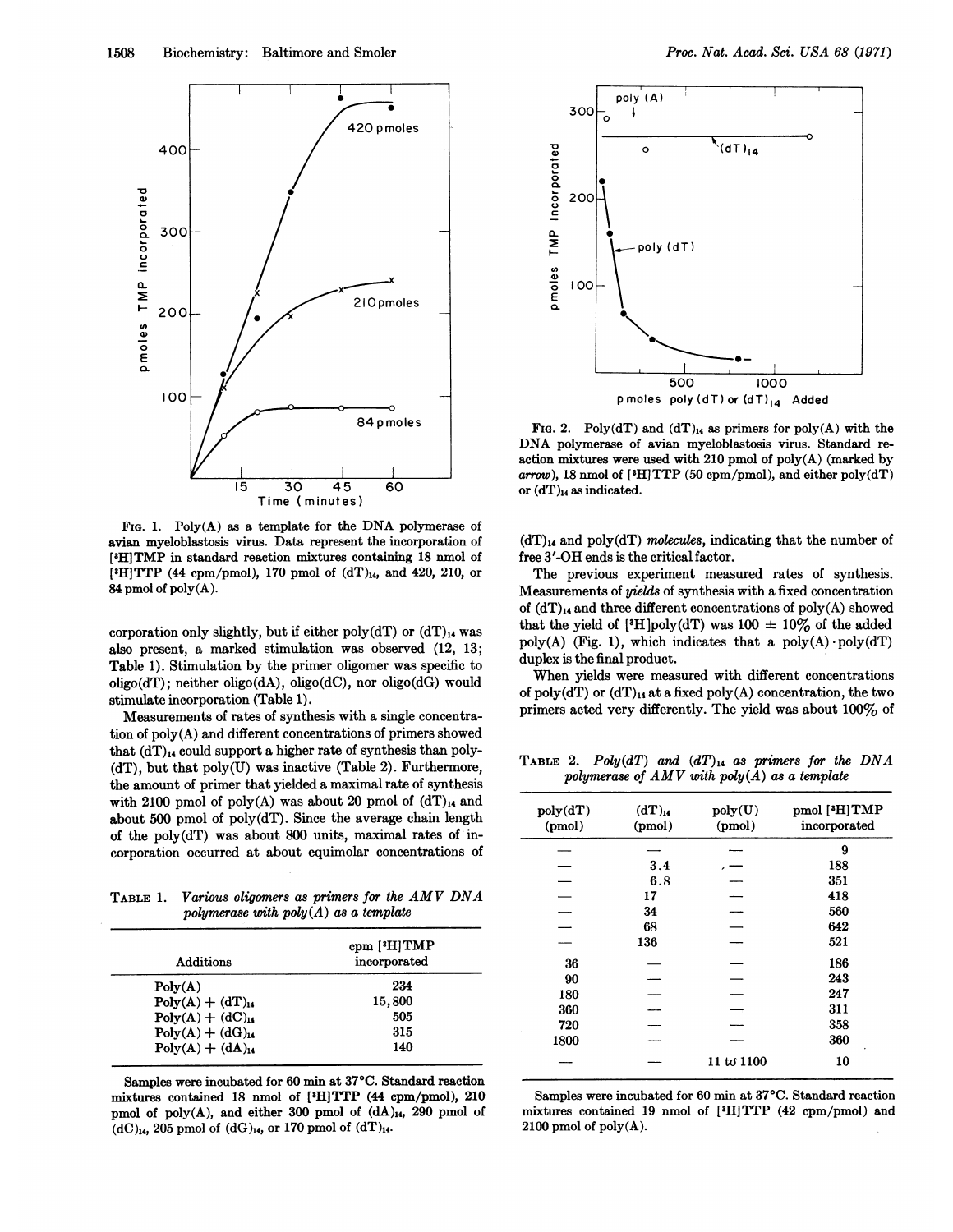

FIG. 3. Relative efficiency of different homopolymers as templates for tumor virus DNA polymerases. (a) DNA polymerase of avian myeloblastosis virus. Standard reaction mixtures were used containing <sup>330</sup> pmol of <sup>a</sup> given homopolymer, 250 pmol of the complementary oligodeoxyribonucleotide, and 20 nmol of the complementary ['H]deoxyribonucleoside triphosphate (40 cpm/pmol). No activity was demonstrable with poly(U) plus  $(dA)_{14}$  and  $[{}^{1}H]dATP$ .

(b) Moloney mouse leukemia virus. Standard reaction mixtures were used containing 3300 pmol of a given homopolymer, 2500 pmol of the complementary oligodeoxyribonucleotide, and 20 nmol of the complementary [3H]deoxyribonucleoside triphosphate (40 cpm/pmol).

the input poly(A) at all concentrations of  $(dT)<sub>14</sub>$ , from 0.5 to 5 times the  $poly(A)$  concentration (Fig. 2). However, as the concentration of poly(dT) was increased, the yield was reduced (Fig. 2). At a 1:1 input of  $poly(A)$  to  $poly(dT)$  the yield was about 20% of the yield with  $(dT)<sub>14</sub>$ . The poly $(dT)$ presumably covers the single-stranded regions of  $poly(A)$  that act as template, while  $(dT)_{14}$  does not fill these sites, probably because at  $37^{\circ}$ C it is only weakly bound to the poly(A).

## Poly(I), poly(C), and poly(U) as templates

When poly(C) was added to the AMV polymerase, the presence of  $(dG)_{14}$  was necessary to stimulate synthesis (Table 3). Similarly, poly(I) required  $(dC)<sub>14</sub>$  to stimulate dCMP polymerization. Neither  $(dC)_{14}$  nor  $(dG)_{14}$  could stimulate incorporation byitself. Poly(U) would notact as template fordAMP polymerization by the AMV DNA polymerase, even in the presence of  $(dA)_{14}$ .

The relative rates of polymerization of dCMP on poly(I),  $dGMP$  on poly(C), and  $dTMP$  on poly(A) are shown in Fig.  $3a.$  Poly(A) and poly(C) supported about equal rates of synthesis, but poly(I) was less efficient. The yield of  $poly(dG)$ was about  $100\%$  of the added poly(C), but the yield of poly-(dC) was only about  $50\%$  of the added poly(I).

The activity of MLV with different templates is shown in Fig.  $3b$ .  $Poly(A)$  was the most efficient template in this case. Poly(C) was much less effective, poly(U) even less so, and poly(I) only barely stimulated incorporation.

## Poly(dA), poly(dC), poly(dI), and poly(dT) as templates

Of the four polydeoxyribonucleotides, only poly(dC) would act as template, even in the presence of the complementary oligomer (Table 4). The rate of synthesis on  $poly(dC)$  was

less than the rate on  $poly(C)$  (Fig. 4). When an excess of enzyme was used, however, the yield of  $poly(dG)$  on  $poly(dC)$ ultimately was about  $100\%$  of the input poly(dC) (unpublished results).

TABLE 3. Poly(I),  $poly(C)$ , and  $poly(U)$  as templates for the DNA polymerase of AMV

|                        | cpm incorporated |          |              |
|------------------------|------------------|----------|--------------|
| <b>Additions</b>       | ['H]dCMP         | ['H]dGMP | ['H]dAMP     |
| $\boldsymbol{Expt.}$ 1 |                  |          |              |
| None                   | ${<}200$         |          |              |
| Poly(I)                | ${<}200$         |          |              |
| $Poly(I) + (dC)14$     | 23,648           |          |              |
| (dC) <sub>14</sub>     | $200$            |          |              |
| $Expt.$ 2              |                  |          |              |
| None                   |                  | ${<}200$ |              |
| Poly(C)                |                  | ${<}200$ |              |
| $Poly(C) + (dG)14$     |                  | 420,466  |              |
| $(dG)_{14}$            |                  | $<$ 200  |              |
| $Expt.$ 3              |                  |          |              |
| None                   |                  |          | ${<}200$     |
| Poly(U)                |                  |          | $<$ 200 $\,$ |
| $Poly(U) + (dA)14$     |                  |          | ${<}200$     |

Samples were incubated for 60 min at 37°C. Standard reaction mixtures contained 94 pmol [3H]dCTP (8450 cpm/pmol), 1650 pmol of poly(I), and 2900 pmol of  $(dC)<sub>14</sub>$  in Expt. 1; 274 pmol of ['H]dGTP (2910 cpm/pmol), 1300 pmol of poly(C), and 2050 pmol of  $(dG)_{14}$  in Expt. 2; and 228 pmol of [<sup>3</sup>H]dATP (3520 cpm/pmol), 1100 pmol of poly(U), and 300-3000 pmol of  $(dA)_{14}$  in Expt. 3.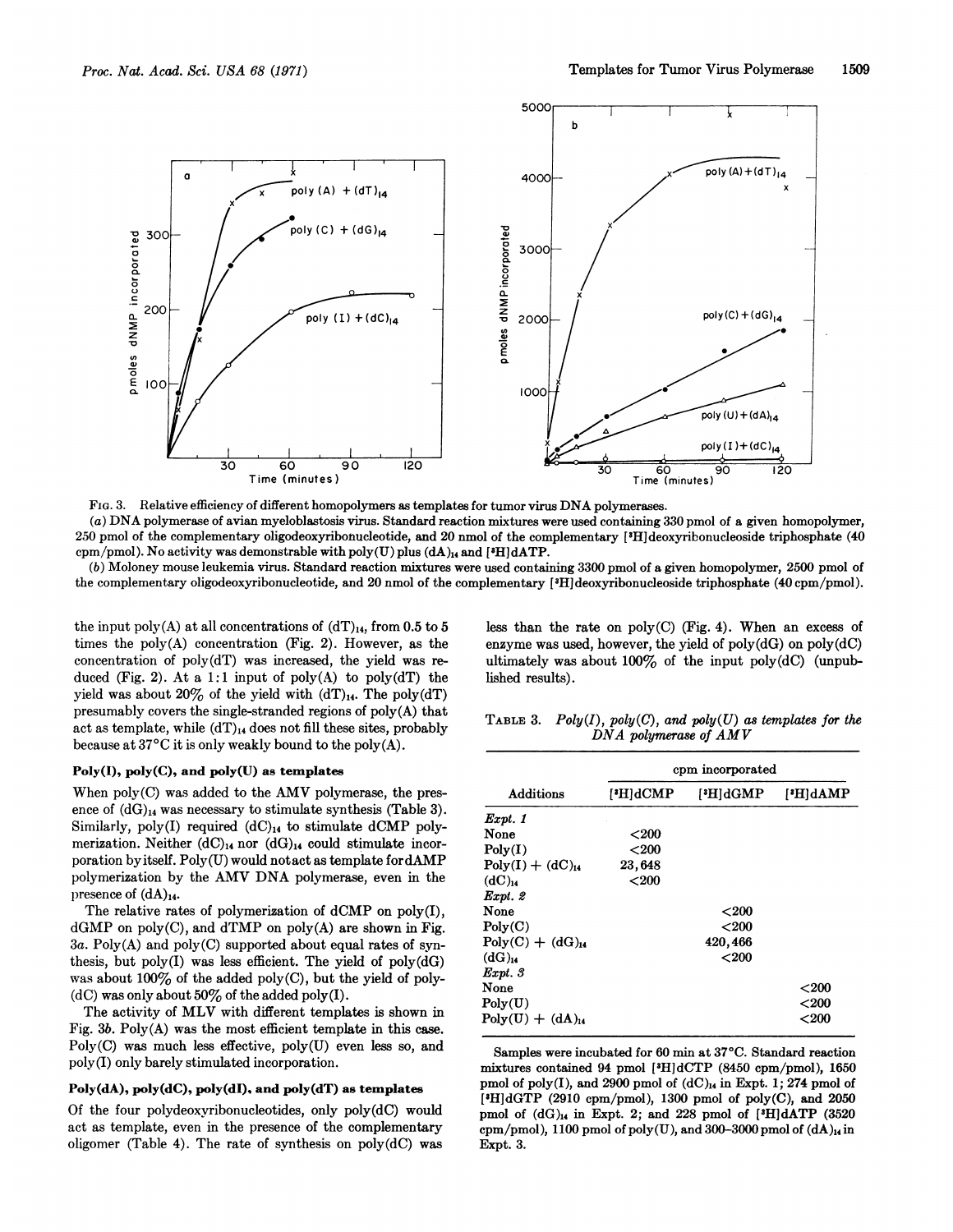

FIG. 4.  $Poly(C)$  and  $poly(dC)$  as templates for the avian myeloblastosis virus DNA polymerase. Data represent the incorporation of [3H]dGMP in standard reaction mixtures containing 16 nmol of  $[{}^3H]dGTP$  (40 cpm/pmol), 370 pmol of  $(dG)_{14}$ , and 440 pmol of poly(C) or 440 pmol of poly(dC).

Virions of MLV were tested with deoxyribohomopolymers. They were inactive with  $poly(dA)$ ,  $poly(dI)$ , and  $poly(dT)$ , but were active with poly(dC). In contrast to AMV, the rate of synthesis with poly(dC) was about 3-fold higher than the rate with poly(C).

#### DISCUSSION

These experiments demonstrate that both a template and a primer are necessary for stimulation of the AMV DNA poly-

| TABLE 4. Comparison of polydeoxyribonucleotides and poly-  |  |  |  |
|------------------------------------------------------------|--|--|--|
| ribonucleotides as templates for the DNA polymerase of AMV |  |  |  |

| Polymer added |         | pmol<br>incorporated |
|---------------|---------|----------------------|
|               | Expt. 1 |                      |
| Poly(A)       |         | 530                  |
| Poly(dA)      |         | 7                    |
|               | Expt. 2 |                      |
| Poly(C)       |         | 240                  |
| Poly(dC)      |         | 240                  |
|               | Expt. 3 |                      |
| Poly(I)       |         | 155                  |
| Poly(dI)      |         | 4                    |
|               | Expt. 4 |                      |
| Poly(U)       |         | 3                    |
| Poly(dT)      |         | 2                    |

Samples were incubated for 60 min at 37°C. In Expt. 1, 420 pmol of  $poly(A)$  or 270 pmol of  $poly(dA)$  was incubated with 170 pmol of  $(dT)_{14}$  and 18 nmol of [<sup>3</sup>H]TTP (50 cpm/pmol). In Expt. 2, either 260 pmol of poly(C) or 370 pmol of poly(dC) was incubated with 205 pmol of poly $(dG)_{14}$  and 16 nmol of [3H]dGTP (50 cpm/pmol). In Expt. 3, either 330 pmol of poly(I) or 170 pmol of poly(dI) was incubated with 290 pmol of  $(dC)<sub>14</sub>$  and 17 nmol of [8HldCTP (47 cpm/pmol). In Expt. 4, 220 pmol of  $poly(U)$  or 180 pmol of  $poly(dT)$  was incubated with 300 pmol of  $(dA)_{14}$  and 15 nmol of [3H]dATP (53 cpm/pmol).

merase. Only a primer that can pair with the template to form standard base-pairs is active (Table <sup>1</sup> and unpublished results of I. Verma). For  $poly(A)$ ,  $poly(U)$  is not an effective primer, which suggest that the primer must be a polydeoxyribonucleotide.

The polymerase reaction with poly(A) plus  $(dT)<sub>14</sub>$  proceeds until the template is covered and then stops (or falls to a very low rate). In different experiments, with poly(A) and poly(C), yields of product of 70-130% of the added template have been recorded; however, since doubling the template concentration always doubles the yield, it would appear that the deviation from 100% is due to technical errors and inaccuracies in specific activities and extinction coefficients. The ability of

| Enzyme                   | Homopolymers                |             |                 |          |          |                                                                       |              |                 |
|--------------------------|-----------------------------|-------------|-----------------|----------|----------|-----------------------------------------------------------------------|--------------|-----------------|
|                          | A                           | $\mathbf C$ |                 | U        | dA       | dC                                                                    | $\mathbf{d}$ | ďТ              |
| AMV DNA polymerase       | $++++$                      | $+++$       | $^{\mathrm{+}}$ | 0        | $\bf{0}$ | [ <poly(c)]< td=""><td><math>\bf{0}</math></td><td>0</td></poly(c)]<> | $\bf{0}$     | 0               |
| MLV DNA polymerase       | $++++$                      | $^+$        | ┿               |          | $\bf{0}$ | $+++$<br>[>poly(C)]                                                   | $\bf{0}$     | $\bf{0}$        |
| E. coli DNA polymerase I | $\left[ < poly(dA) \right]$ | $\bf{0}$    | $\bf{0}$        | $\bf{0}$ | $+ + +$  | $^{\mathrm{+}}$                                                       | ∸            | $^{\mathrm{+}}$ |

TABLE 5. Template specificity of DNA polymerases

Relative activities of different templates for the viral enzymes were estimated from the data in Figs. 3 and 4 and from other experiments in which rates were determined with precursors of high specific activity. Where active polymers are designated  $+++$  or  $++$ , inactive polymers (" $0$ " in the table) had less than  $1\%$  of the activity of their active homologues.

The data on E. coli DNA polymerase I were obtained with a highly purified preparation (fraction 7; ref. 15) kindly provided by Dr. Arthur Kornberg and assayed with 0.05 M potassium phosphate buffer, pH 7.4 and 6 mM Mg (acetate)<sub>2</sub> (13). Templates, primers, and substrates were varied as in the assays of the viral DNA polymerases. Poly(dA) was 10-fold more active than  $poly(A)$  in an experiment analogous to that in Fig. 4.